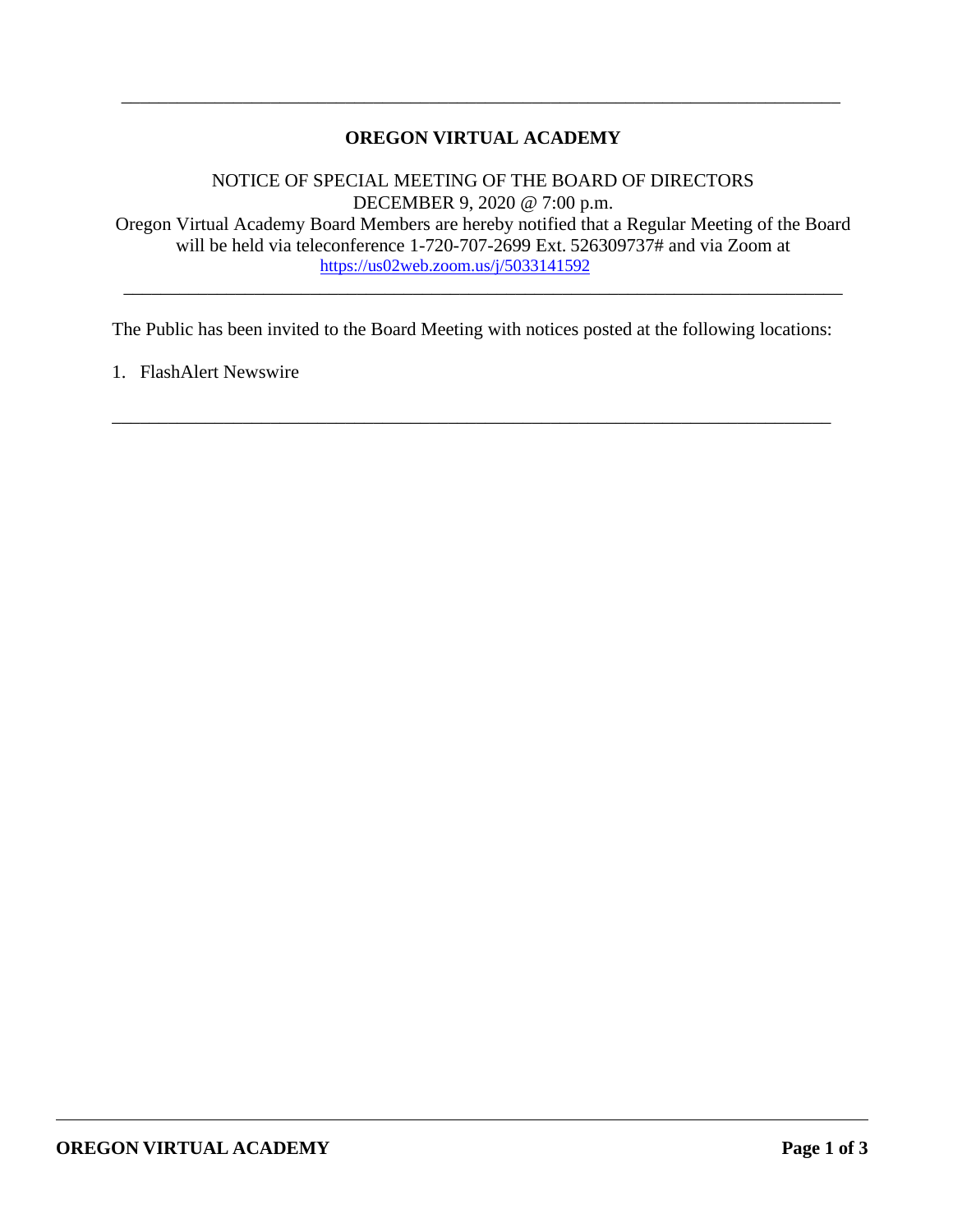## **AGENDA SPECIAL MEETING AGENDA**

# **BOARD OF DIRECTORS OREGON VIRTUAL ACADEMY**

**Wednesday, December 9th, 2020 7:00 p.m.** <https://us02web.zoom.us/j/5033141592>

# **INSTRUCTIONS FOR PRESENTATIONS TO THE BOARD BY PARENTS AND CITIZENS**

The Oregon Virtual Academy welcomes your participation at the School's Board meetings. The purpose of a public meeting of the Board of Directors is to conduct the affairs of the School in public. We are pleased that you are in attendance and hope that you will visit these meetings often. Your participation assures us of continuing community interest in our School. To assist you in the ease of speaking/participating in our meetings, the following guidelines are provided.

- 1. Agendas are available to all audience members at the door to the meeting or by requesting the agenda from School Officials (541-751-8060).
- 2. The "Public Comment" portion is set aside for members of the audience to raise issues that are not specifically on the agenda. These presentations are limited to three (3) minutes and total time allotted to non-agenda items will not exceed fifteen (15) minutes. The Board may give direction to staff to respond to your concern or you may be offered the option of returning with a citizen-requested item.
- 3. When addressing the Board, speakers are requested to stand, to state their name and address, and to adhere to the time limits set forth.
- 4. Citizens may request that a topic related to school business be placed on a future agenda by submitting a written request at least seventy-two (72) hours in advance of any regular meeting. Once such an item is properly placed on the agenda, the Board can respond, interact, and act upon the item.